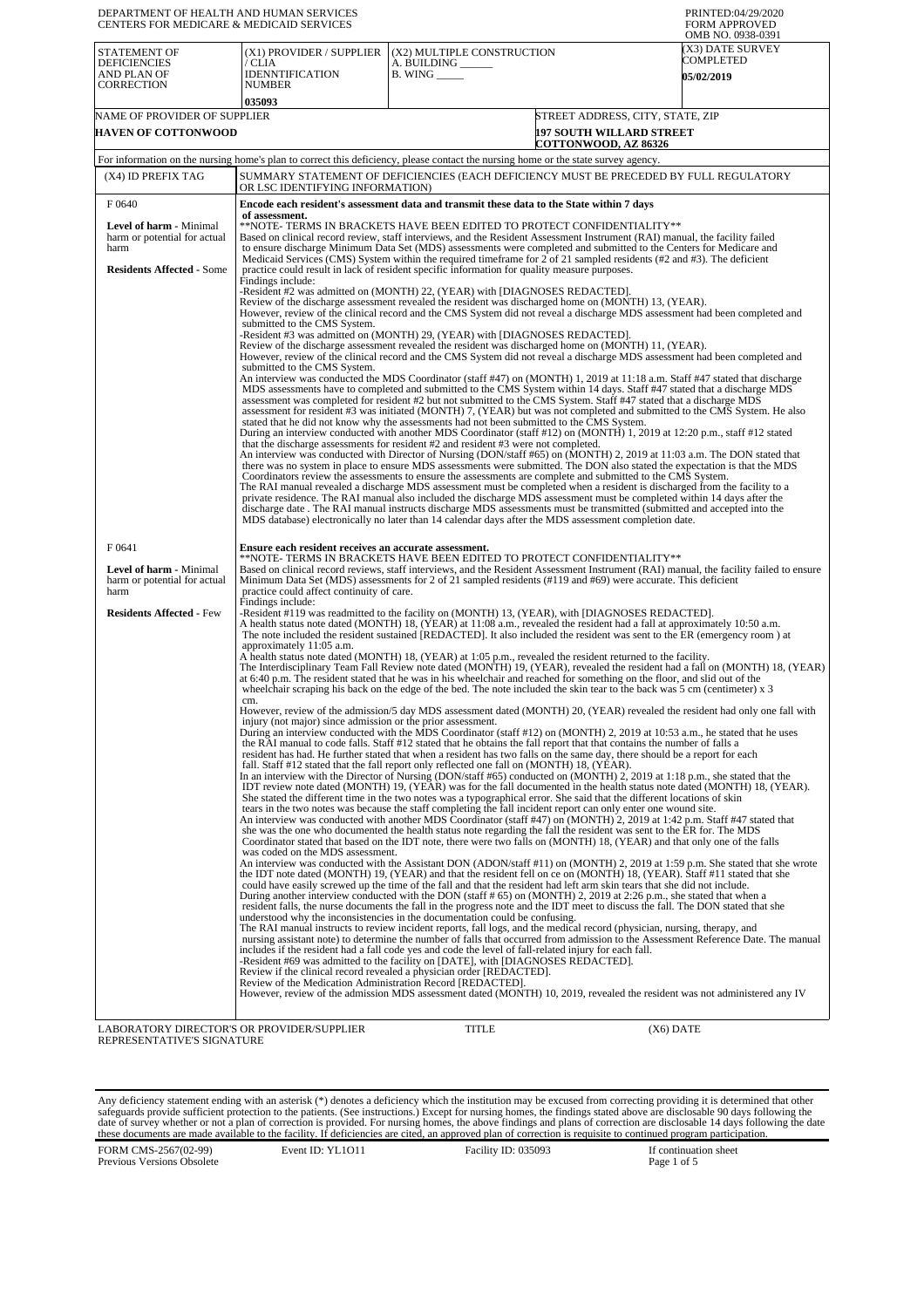| DEPARTMENT OF HEALTH AND HUMAN SERVICES<br>CENTERS FOR MEDICARE & MEDICAID SERVICES                          |                                                                                                                                                                                                                                                                                                                                                                                                                                                                                                                                                                                                                                                                                                                                                                                                                                                                                                                                                                                                                                                                                                                                     |                                                                                                                                                                                                                                                                                                                                                                                                                                                                                                                                                                                                                                                                                                                                                                                                                                                                                                                                                                                                                                                                                                                                                                                                                                                                                                                                                                                                                                                                                                                                                                                                                                                                                                                                                                                                                                                                                                                                                                                                                                                                                                                                                                                                                                                                                                                                                                                                                                                                                                                                                                                                                                                                                                                                                                                                                                                                                                                                                                                                                                                                                                                                                                                                                                                                                                                                                                                                                                                                                                                                                                                                                                                                                                                                                                                                                                                                                                                                                                                                                                                                                                                                                                                                                                                                                                                                                                                                                                                                                                                                                                                              | PRINTED:04/29/2020<br><b>FORM APPROVED</b>                              |
|--------------------------------------------------------------------------------------------------------------|-------------------------------------------------------------------------------------------------------------------------------------------------------------------------------------------------------------------------------------------------------------------------------------------------------------------------------------------------------------------------------------------------------------------------------------------------------------------------------------------------------------------------------------------------------------------------------------------------------------------------------------------------------------------------------------------------------------------------------------------------------------------------------------------------------------------------------------------------------------------------------------------------------------------------------------------------------------------------------------------------------------------------------------------------------------------------------------------------------------------------------------|----------------------------------------------------------------------------------------------------------------------------------------------------------------------------------------------------------------------------------------------------------------------------------------------------------------------------------------------------------------------------------------------------------------------------------------------------------------------------------------------------------------------------------------------------------------------------------------------------------------------------------------------------------------------------------------------------------------------------------------------------------------------------------------------------------------------------------------------------------------------------------------------------------------------------------------------------------------------------------------------------------------------------------------------------------------------------------------------------------------------------------------------------------------------------------------------------------------------------------------------------------------------------------------------------------------------------------------------------------------------------------------------------------------------------------------------------------------------------------------------------------------------------------------------------------------------------------------------------------------------------------------------------------------------------------------------------------------------------------------------------------------------------------------------------------------------------------------------------------------------------------------------------------------------------------------------------------------------------------------------------------------------------------------------------------------------------------------------------------------------------------------------------------------------------------------------------------------------------------------------------------------------------------------------------------------------------------------------------------------------------------------------------------------------------------------------------------------------------------------------------------------------------------------------------------------------------------------------------------------------------------------------------------------------------------------------------------------------------------------------------------------------------------------------------------------------------------------------------------------------------------------------------------------------------------------------------------------------------------------------------------------------------------------------------------------------------------------------------------------------------------------------------------------------------------------------------------------------------------------------------------------------------------------------------------------------------------------------------------------------------------------------------------------------------------------------------------------------------------------------------------------------------------------------------------------------------------------------------------------------------------------------------------------------------------------------------------------------------------------------------------------------------------------------------------------------------------------------------------------------------------------------------------------------------------------------------------------------------------------------------------------------------------------------------------------------------------------------------------------------------------------------------------------------------------------------------------------------------------------------------------------------------------------------------------------------------------------------------------------------------------------------------------------------------------------------------------------------------------------------------------------------------------------------------------------------------------------------|-------------------------------------------------------------------------|
| <b>STATEMENT OF</b><br><b>DEFICIENCIES</b><br>AND PLAN OF<br><b>CORRECTION</b>                               | (X1) PROVIDER / SUPPLIER<br>/ CLIA<br><b>IDENNTIFICATION</b><br><b>NUMBER</b>                                                                                                                                                                                                                                                                                                                                                                                                                                                                                                                                                                                                                                                                                                                                                                                                                                                                                                                                                                                                                                                       | (X2) MULTIPLE CONSTRUCTION<br>A. BUILDING<br>$B.$ WING $\_\_\_\_\_\_\$                                                                                                                                                                                                                                                                                                                                                                                                                                                                                                                                                                                                                                                                                                                                                                                                                                                                                                                                                                                                                                                                                                                                                                                                                                                                                                                                                                                                                                                                                                                                                                                                                                                                                                                                                                                                                                                                                                                                                                                                                                                                                                                                                                                                                                                                                                                                                                                                                                                                                                                                                                                                                                                                                                                                                                                                                                                                                                                                                                                                                                                                                                                                                                                                                                                                                                                                                                                                                                                                                                                                                                                                                                                                                                                                                                                                                                                                                                                                                                                                                                                                                                                                                                                                                                                                                                                                                                                                                                                                                                                       | OMB NO. 0938-0391<br>(X3) DATE SURVEY<br>COMPLETED<br><b>05/02/2019</b> |
| NAME OF PROVIDER OF SUPPLIER<br><b>HAVEN OF COTTONWOOD</b>                                                   | 035093                                                                                                                                                                                                                                                                                                                                                                                                                                                                                                                                                                                                                                                                                                                                                                                                                                                                                                                                                                                                                                                                                                                              | COTTONWOOD, AZ 86326                                                                                                                                                                                                                                                                                                                                                                                                                                                                                                                                                                                                                                                                                                                                                                                                                                                                                                                                                                                                                                                                                                                                                                                                                                                                                                                                                                                                                                                                                                                                                                                                                                                                                                                                                                                                                                                                                                                                                                                                                                                                                                                                                                                                                                                                                                                                                                                                                                                                                                                                                                                                                                                                                                                                                                                                                                                                                                                                                                                                                                                                                                                                                                                                                                                                                                                                                                                                                                                                                                                                                                                                                                                                                                                                                                                                                                                                                                                                                                                                                                                                                                                                                                                                                                                                                                                                                                                                                                                                                                                                                                         | STREET ADDRESS, CITY, STATE, ZIP<br><b>197 SOUTH WILLARD STREET</b>     |
|                                                                                                              |                                                                                                                                                                                                                                                                                                                                                                                                                                                                                                                                                                                                                                                                                                                                                                                                                                                                                                                                                                                                                                                                                                                                     | For information on the nursing home's plan to correct this deficiency, please contact the nursing home or the state survey agency.                                                                                                                                                                                                                                                                                                                                                                                                                                                                                                                                                                                                                                                                                                                                                                                                                                                                                                                                                                                                                                                                                                                                                                                                                                                                                                                                                                                                                                                                                                                                                                                                                                                                                                                                                                                                                                                                                                                                                                                                                                                                                                                                                                                                                                                                                                                                                                                                                                                                                                                                                                                                                                                                                                                                                                                                                                                                                                                                                                                                                                                                                                                                                                                                                                                                                                                                                                                                                                                                                                                                                                                                                                                                                                                                                                                                                                                                                                                                                                                                                                                                                                                                                                                                                                                                                                                                                                                                                                                           |                                                                         |
| (X4) ID PREFIX TAG                                                                                           | OR LSC IDENTIFYING INFORMATION)                                                                                                                                                                                                                                                                                                                                                                                                                                                                                                                                                                                                                                                                                                                                                                                                                                                                                                                                                                                                                                                                                                     | SUMMARY STATEMENT OF DEFICIENCIES (EACH DEFICIENCY MUST BE PRECEDED BY FULL REGULATORY                                                                                                                                                                                                                                                                                                                                                                                                                                                                                                                                                                                                                                                                                                                                                                                                                                                                                                                                                                                                                                                                                                                                                                                                                                                                                                                                                                                                                                                                                                                                                                                                                                                                                                                                                                                                                                                                                                                                                                                                                                                                                                                                                                                                                                                                                                                                                                                                                                                                                                                                                                                                                                                                                                                                                                                                                                                                                                                                                                                                                                                                                                                                                                                                                                                                                                                                                                                                                                                                                                                                                                                                                                                                                                                                                                                                                                                                                                                                                                                                                                                                                                                                                                                                                                                                                                                                                                                                                                                                                                       |                                                                         |
| F 0641<br>Level of harm - Minimal<br>harm or potential for actual<br>harm<br><b>Residents Affected - Few</b> | (continued from page 1)<br>medications during the 14 day look-back period.<br>During an interview conducted with the ADON (staff #11) on 05/02/19 at 11:52 AM, the ADON stated that the expectation is<br>that the MDS assessments are accurate.<br>An interview was conducted with the MDS coordinator (staff #12) on 05/02/19 at 11:59 AM. Staff #12 stated that he gathers<br>data for the MDS assessments through interviews with the residents and staff. Staff #12 stated that the MDS assessment was<br>coded incorrectly for the resident receiving IV medications because documentation confirms the resident was administered IV<br>medications.<br>The RAI manual instructs to review the resident's medical record to determine whether or not the resident received any IV<br>medications within the last 14 days.<br>The RAI manual also included the importance of accurately completing and submitting the MDS cannot be over-emphasized. The<br>MDS is the basis for the development of an individualized care plan. Federal regulations require that the assessment<br>accurately reflects the resident's status. |                                                                                                                                                                                                                                                                                                                                                                                                                                                                                                                                                                                                                                                                                                                                                                                                                                                                                                                                                                                                                                                                                                                                                                                                                                                                                                                                                                                                                                                                                                                                                                                                                                                                                                                                                                                                                                                                                                                                                                                                                                                                                                                                                                                                                                                                                                                                                                                                                                                                                                                                                                                                                                                                                                                                                                                                                                                                                                                                                                                                                                                                                                                                                                                                                                                                                                                                                                                                                                                                                                                                                                                                                                                                                                                                                                                                                                                                                                                                                                                                                                                                                                                                                                                                                                                                                                                                                                                                                                                                                                                                                                                              |                                                                         |
| F0677<br>Level of harm - Minimal<br>harm or potential for actual<br>harm<br><b>Residents Affected - Some</b> | unable.<br>result in grooming and oral hygiene needs not being met.<br>Findings include:<br>REDACTED].<br>participation with personal hygiene, oral care, and dressing.                                                                                                                                                                                                                                                                                                                                                                                                                                                                                                                                                                                                                                                                                                                                                                                                                                                                                                                                                             | Provide care and assistance to perform activities of daily living for any resident who is<br>**NOTE- TERMS IN BRACKETS HAVE BEEN EDITED TO PROTECT CONFIDENTIALITY**<br>Based on observations, clinical record review, interviews, and policy review, the facility failed to ensure one of two<br>sampled residents (#16) received the necessary services to maintain good grooming and oral hygiene. This deficient practice could<br>Resident (#16) was admitted to the facility on (MONTH) 8, 2019 and readmitted on (MONTH) 8, 2019 with [DIAGNOSES<br>Review of the care plan initiated (MONTH) 8, 2019 revealed the resident had activities of daily living self-care performance deficit<br>related to activity intolerance, fatigue, and impaired mobility. The goal was that the resident would improve the<br>current level of function in personal hygiene and dressing. Interventions included the resident required staff<br>The admission Minimum Data Set assessment dated (MONTH) 15, 2019, revealed a score of 14 on the Brief Interview Mental<br>Status which indicated the resident was cognitively intact. The MDS assessment included the resident required total<br>assistance with dressing and extensive assistance with personal hygiene which included brushing teeth.<br>Review of the oral care on the CNA Activities of Daily Living Task Sheet for (MONTH) 2019 revealed the resident received                                                                                                                                                                                                                                                                                                                                                                                                                                                                                                                                                                                                                                                                                                                                                                                                                                                                                                                                                                                                                                                                                                                                                                                                                                                                                                                                                                                                                                                                                                                                                                                                                                                                                                                                                                                                                                                                                                                                                                                                                                                                                                                                                                                                                                                                                                                                                                                                                                                                                                                                                                                                                                                                                                                                                                                                                                                                                                                                                                                                                                                                                                                                                                |                                                                         |
|                                                                                                              | care.<br>dentures in at night, but that she does not always do it.<br>wearing the same cream colored pajama top with brown stains.<br>by a CNINAME1<br>clean her dentures and may come back later to put supplies away.                                                                                                                                                                                                                                                                                                                                                                                                                                                                                                                                                                                                                                                                                                                                                                                                                                                                                                             | assistance with oral care or was provided set up only. The documentation also revealed the resident did not refuse oral<br>During an initial interview conducted with the resident's family member on (MONTH) 29, 2019 at 10:24 a.m., the family member<br>stated that the resident's pajama top is not being changed daily by staff. The family member stated that for the past week, the resident<br>had worn the same purple pajama top that buttons down the front for about 5 days. The family member also<br>stated that the resident stated the staff are not brushing the resident's dentures. The family member stated that they have been<br>requesting the staff clean the resident's dentures for the last 2 to 3 months. The family member also stated that the<br>resident is able to put the dentures in water, but that it does not always happen because the resident forgets and when the family<br>member arrive in the morning, the resident is still wearing the dentures.<br>On (MONTH) 1, 2019 at 12:55 p.m., an interview was conducted with resident #16 and the resident's family member. The<br>resident was observed to be wearing a cream colored pajama top with long sleeves that buttoned up the front. The pajama top was<br>wrinkled and had a brown stain running along the front of the pajama top by the buttons and another brown stain on the<br>top right of the pajama top just below the collar. The resident's family member stated that the resident was wearing the<br>cream colored pajama top yesterday. The resident stated that she asked the staff for a clean top and that staff replied<br>they will help her change the top when they are not so busy. The resident stated that the staff do not come back. The<br>resident also stated that the Certified Nursing Assistants (CNA) are not cleaning her dentures. The resident stated that<br>she told staff that her gums are sore. The resident also stated that there is a denture cup available for her to put the<br>During an observation conducted of the resident on (MONTH) 2, 2019 at 10:15 a.m., the resident was observed to be awake and<br>On (MONTH) 1, 2019 at 1:27 p.m., an interview was conducted with a CNA (staff #50) who said that the resident spills food<br>and drinks when she is eating her meals. The CNA stated that she changes the resident clothes as needed which includes<br>changing soiled clothing. The CNA also stated that the resident needs assistance with setup for oral hygiene. She stated<br>that sometimes the resident is not able to complete her oral care because of pain. She stated that the resident is able to<br>put the tablet for cleaning her dentures in the cup of water, but the cleaning of the dentures and the glue has to be done<br>During an interview conducted on (MONTH) 2, 2019 at 8:07 a.m. with another CNA (staff #56), staff #56 stated that the<br>resident's clothing is changed every day, when the clothing is dirty, and when the resident wants to change clothes.<br>An interview was conducted with a Registered Nurse, (RN/staff #34) on (MONTH) 2, 2019 at 8:12 a.m. The RN stated that staff<br>assist with residents with dressing in clean clothes every morning. The RN also stated staff will change soiled clothing if the resident<br>allows. Staff #34 stated that the dental task is to be done by a CNA every shift. She further stated that it<br>would not be appropriate to provide setup assistance for a resident who needed extensive assistance.<br>An interview was conducted with the Central Supply Manager (staff #13) on (MONTH) 2, 2019 at 8:35 a.m. Staff #13 stated that she<br>and the Director of Nursing are responsible for checking that the activities of daily living documentation is completed by the CNAs,<br>but that they do not check each entry. She stated that the resident is able to clean her dentures, which means the CNA only sets up the<br>supplies needed for the resident to clean the dentures. She also said the resident may require<br>additional assistance if she is having a bad day. Staff #13 stated a CNA may or may not be present to watch the resident<br>The facility's policy titled Quality of Life - Accommodation of Needs revealed staff attitudes and behaviors must be<br>directed towards assisting the residents in maintaining and/or achieving independent functioning, dignity and well-being.<br>The policy included the resident's individual needs and preferences shall be acommodated to the extent possible. |                                                                         |
| F0686<br>Level of harm - Minimal<br>harm or potential for actual<br>harm<br><b>Residents Affected - Some</b> | Findings include:<br>ulcers.                                                                                                                                                                                                                                                                                                                                                                                                                                                                                                                                                                                                                                                                                                                                                                                                                                                                                                                                                                                                                                                                                                        | Provide appropriate pressure ulcer care and prevent new ulcers from developing.<br>**NOTE- TERMS IN BRACKETS HAVE BEEN EDITED TO PROTECT CONFIDENTIALITY**<br>Based on clinical record review, staff interviews, and policy review, the facility failed to ensure 1 of 2 sampled residents (#38) with<br>pressure ulcers received the necessary treatment and services consistent with professional standards of<br>practice. The deficient practice could result in delayed healing and/or worsening of pressure ulcers.<br>Resident #38 was readmitted on (MONTH) 26, 2019 with [DIAGNOSES REDACTED].<br>Review of the Pressure Ulcer Documentation and assessment dated (MONTH) 26, 2019 revealed the resident was admitted with an<br>unstageable pressure ulcer to the right hip and a stage 3 pressure ulcer to the left heel. The assessment included the<br>resident had a pressure reduction device to the wheelchair and had heel protectors.<br>The Braden scale dated (MONTH) 26, 2019 revealed a score of 14 which indicated the resident was a moderate risk for pressure<br>A Nurse Practitioner (NP) progress note dated (MONTH) 29, 2019 revealed the resident was a severely medically complex<br>resident with multiple advanced comorbidities and that ongoing decline and complications are unfortunately reasonably<br>expected. The progress noted included a low air loss mattress was ordered for the resident.<br>A nurse progress note dated (MONTH) 29, 2019 revealed the resident was declining and refusing care.<br>Review of the Significant Change in Status Minimum Data Set assessment dated (MONTH) 2, 2019 revealed a score of 6 on the<br>Brief Interview for Mental Status which indicated the resident had severe cognition impairment. The assessment also<br>included the resident had one stage 3 pressure ulcer and one unstageable pressure ulcer that were present on admission.<br>Review of the current care plan revealed the resident had one unstageable pressure ulcer to the right hip and one stage 3                                                                                                                                                                                                                                                                                                                                                                                                                                                                                                                                                                                                                                                                                                                                                                                                                                                                                                                                                                                                                                                                                                                                                                                                                                                                                                                                                                                                                                                                                                                                                                                                                                                                                                                                                                                                                                                                                                                                                                                                                                                                                                                                                                                                                                                                                                                                                                                                                                                                                                                                  |                                                                         |
| FORM CMS-2567(02-99)                                                                                         | Event ID: YL1011                                                                                                                                                                                                                                                                                                                                                                                                                                                                                                                                                                                                                                                                                                                                                                                                                                                                                                                                                                                                                                                                                                                    | Facility ID: 035093                                                                                                                                                                                                                                                                                                                                                                                                                                                                                                                                                                                                                                                                                                                                                                                                                                                                                                                                                                                                                                                                                                                                                                                                                                                                                                                                                                                                                                                                                                                                                                                                                                                                                                                                                                                                                                                                                                                                                                                                                                                                                                                                                                                                                                                                                                                                                                                                                                                                                                                                                                                                                                                                                                                                                                                                                                                                                                                                                                                                                                                                                                                                                                                                                                                                                                                                                                                                                                                                                                                                                                                                                                                                                                                                                                                                                                                                                                                                                                                                                                                                                                                                                                                                                                                                                                                                                                                                                                                                                                                                                                          | If continuation sheet                                                   |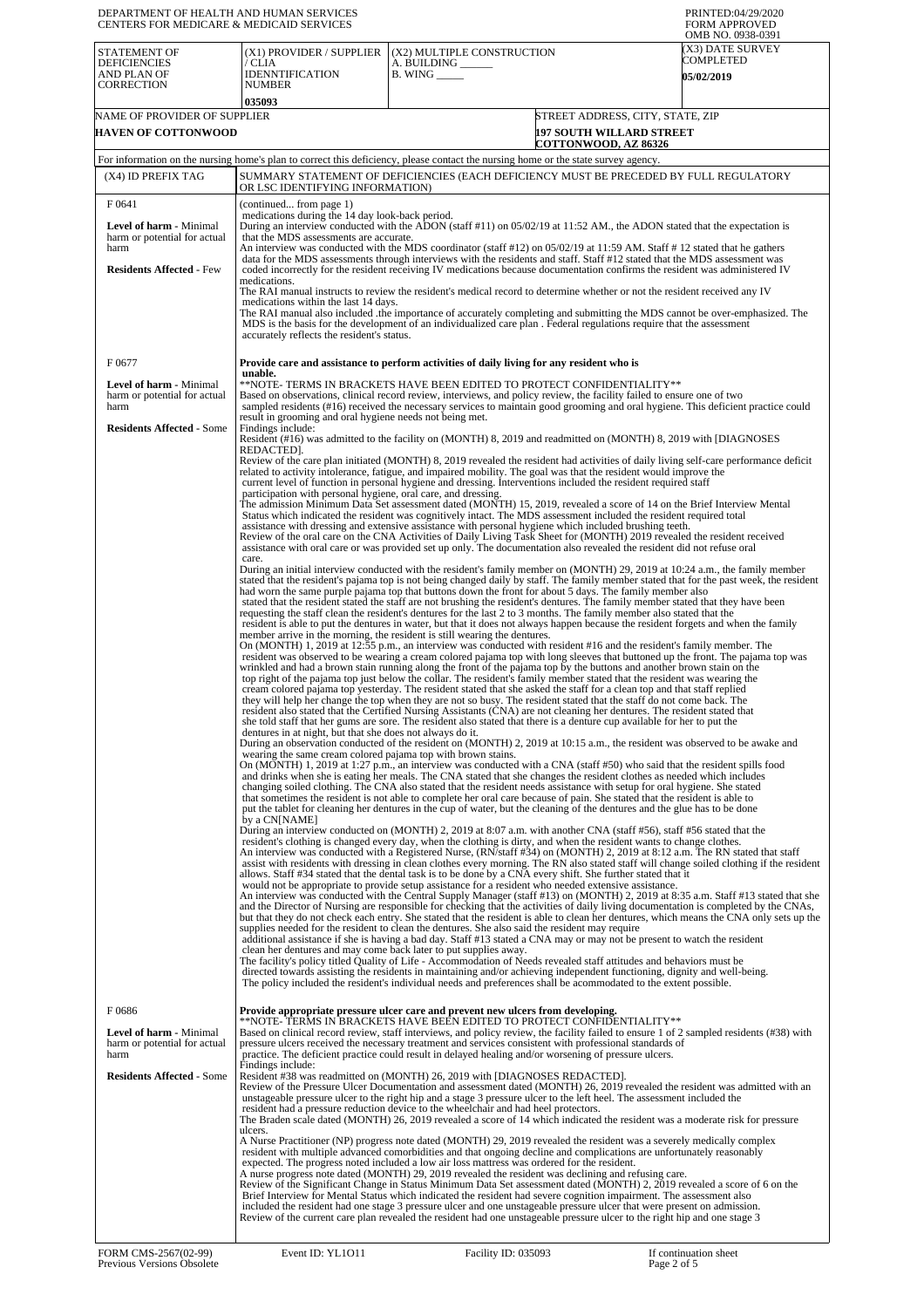| DEPARTMENT OF HEALTH AND HUMAN SERVICES<br>CENTERS FOR MEDICARE & MEDICAID SERVICES                          |                                                                                                                                                                                                                                                                                                                                                                                                        |                                                                                                                                                                                                                                                                                                                                                                                                                                                                                                                                                                                                                                                                                                                                                                                                                                                                                                                                                                                                                                                                                                                                                                                                                                                                                                                                                                                                                                                                                                                                                                                                                                                                                                                                                                                                                                                                                                                                                                                                                                                                                                                                                                                                                                                                                                                                                                                                                                                                                                                                                                                                                                                                                                                                                                                                                                                                                                                                                                                                                                                                                                                                                                                                                                                                                                                                                                                                                                                                                                                                                                                                                                                                                                                                                                                                                                                                                                                                                                                                                                                                                                                                                                                                                                                                                                                                                                                                                                                                                                                                                                                                           | PRINTED:04/29/2020<br><b>FORM APPROVED</b><br>OMB NO. 0938-0391                                                                                                                                                                                                                                                                                                                                                                                                                                                                                               |
|--------------------------------------------------------------------------------------------------------------|--------------------------------------------------------------------------------------------------------------------------------------------------------------------------------------------------------------------------------------------------------------------------------------------------------------------------------------------------------------------------------------------------------|-----------------------------------------------------------------------------------------------------------------------------------------------------------------------------------------------------------------------------------------------------------------------------------------------------------------------------------------------------------------------------------------------------------------------------------------------------------------------------------------------------------------------------------------------------------------------------------------------------------------------------------------------------------------------------------------------------------------------------------------------------------------------------------------------------------------------------------------------------------------------------------------------------------------------------------------------------------------------------------------------------------------------------------------------------------------------------------------------------------------------------------------------------------------------------------------------------------------------------------------------------------------------------------------------------------------------------------------------------------------------------------------------------------------------------------------------------------------------------------------------------------------------------------------------------------------------------------------------------------------------------------------------------------------------------------------------------------------------------------------------------------------------------------------------------------------------------------------------------------------------------------------------------------------------------------------------------------------------------------------------------------------------------------------------------------------------------------------------------------------------------------------------------------------------------------------------------------------------------------------------------------------------------------------------------------------------------------------------------------------------------------------------------------------------------------------------------------------------------------------------------------------------------------------------------------------------------------------------------------------------------------------------------------------------------------------------------------------------------------------------------------------------------------------------------------------------------------------------------------------------------------------------------------------------------------------------------------------------------------------------------------------------------------------------------------------------------------------------------------------------------------------------------------------------------------------------------------------------------------------------------------------------------------------------------------------------------------------------------------------------------------------------------------------------------------------------------------------------------------------------------------------------------------------------------------------------------------------------------------------------------------------------------------------------------------------------------------------------------------------------------------------------------------------------------------------------------------------------------------------------------------------------------------------------------------------------------------------------------------------------------------------------------------------------------------------------------------------------------------------------------------------------------------------------------------------------------------------------------------------------------------------------------------------------------------------------------------------------------------------------------------------------------------------------------------------------------------------------------------------------------------------------------------------------------------------------------------------------------------|---------------------------------------------------------------------------------------------------------------------------------------------------------------------------------------------------------------------------------------------------------------------------------------------------------------------------------------------------------------------------------------------------------------------------------------------------------------------------------------------------------------------------------------------------------------|
| <b>STATEMENT OF</b><br><b>DEFICIENCIES</b><br>AND PLAN OF<br><b>CORRECTION</b>                               | (X1) PROVIDER / SUPPLIER<br>/ CLIA<br><b>IDENNTIFICATION</b><br><b>NUMBER</b>                                                                                                                                                                                                                                                                                                                          | (X2) MULTIPLE CONSTRUCTION<br>A. BUILDING ______<br>B. WING                                                                                                                                                                                                                                                                                                                                                                                                                                                                                                                                                                                                                                                                                                                                                                                                                                                                                                                                                                                                                                                                                                                                                                                                                                                                                                                                                                                                                                                                                                                                                                                                                                                                                                                                                                                                                                                                                                                                                                                                                                                                                                                                                                                                                                                                                                                                                                                                                                                                                                                                                                                                                                                                                                                                                                                                                                                                                                                                                                                                                                                                                                                                                                                                                                                                                                                                                                                                                                                                                                                                                                                                                                                                                                                                                                                                                                                                                                                                                                                                                                                                                                                                                                                                                                                                                                                                                                                                                                                                                                                                               | (X3) DATE SURVEY<br>COMPLETED<br><b>05/02/2019</b>                                                                                                                                                                                                                                                                                                                                                                                                                                                                                                            |
|                                                                                                              | 035093                                                                                                                                                                                                                                                                                                                                                                                                 |                                                                                                                                                                                                                                                                                                                                                                                                                                                                                                                                                                                                                                                                                                                                                                                                                                                                                                                                                                                                                                                                                                                                                                                                                                                                                                                                                                                                                                                                                                                                                                                                                                                                                                                                                                                                                                                                                                                                                                                                                                                                                                                                                                                                                                                                                                                                                                                                                                                                                                                                                                                                                                                                                                                                                                                                                                                                                                                                                                                                                                                                                                                                                                                                                                                                                                                                                                                                                                                                                                                                                                                                                                                                                                                                                                                                                                                                                                                                                                                                                                                                                                                                                                                                                                                                                                                                                                                                                                                                                                                                                                                                           |                                                                                                                                                                                                                                                                                                                                                                                                                                                                                                                                                               |
| NAME OF PROVIDER OF SUPPLIER<br><b>HAVEN OF COTTONWOOD</b>                                                   |                                                                                                                                                                                                                                                                                                                                                                                                        |                                                                                                                                                                                                                                                                                                                                                                                                                                                                                                                                                                                                                                                                                                                                                                                                                                                                                                                                                                                                                                                                                                                                                                                                                                                                                                                                                                                                                                                                                                                                                                                                                                                                                                                                                                                                                                                                                                                                                                                                                                                                                                                                                                                                                                                                                                                                                                                                                                                                                                                                                                                                                                                                                                                                                                                                                                                                                                                                                                                                                                                                                                                                                                                                                                                                                                                                                                                                                                                                                                                                                                                                                                                                                                                                                                                                                                                                                                                                                                                                                                                                                                                                                                                                                                                                                                                                                                                                                                                                                                                                                                                                           | STREET ADDRESS, CITY, STATE, ZIP<br><b>197 SOUTH WILLARD STREET</b>                                                                                                                                                                                                                                                                                                                                                                                                                                                                                           |
|                                                                                                              |                                                                                                                                                                                                                                                                                                                                                                                                        | For information on the nursing home's plan to correct this deficiency, please contact the nursing home or the state survey agency.                                                                                                                                                                                                                                                                                                                                                                                                                                                                                                                                                                                                                                                                                                                                                                                                                                                                                                                                                                                                                                                                                                                                                                                                                                                                                                                                                                                                                                                                                                                                                                                                                                                                                                                                                                                                                                                                                                                                                                                                                                                                                                                                                                                                                                                                                                                                                                                                                                                                                                                                                                                                                                                                                                                                                                                                                                                                                                                                                                                                                                                                                                                                                                                                                                                                                                                                                                                                                                                                                                                                                                                                                                                                                                                                                                                                                                                                                                                                                                                                                                                                                                                                                                                                                                                                                                                                                                                                                                                                        | COTTONWOOD, AZ 86326                                                                                                                                                                                                                                                                                                                                                                                                                                                                                                                                          |
| (X4) ID PREFIX TAG                                                                                           |                                                                                                                                                                                                                                                                                                                                                                                                        | SUMMARY STATEMENT OF DEFICIENCIES (EACH DEFICIENCY MUST BE PRECEDED BY FULL REGULATORY                                                                                                                                                                                                                                                                                                                                                                                                                                                                                                                                                                                                                                                                                                                                                                                                                                                                                                                                                                                                                                                                                                                                                                                                                                                                                                                                                                                                                                                                                                                                                                                                                                                                                                                                                                                                                                                                                                                                                                                                                                                                                                                                                                                                                                                                                                                                                                                                                                                                                                                                                                                                                                                                                                                                                                                                                                                                                                                                                                                                                                                                                                                                                                                                                                                                                                                                                                                                                                                                                                                                                                                                                                                                                                                                                                                                                                                                                                                                                                                                                                                                                                                                                                                                                                                                                                                                                                                                                                                                                                                    |                                                                                                                                                                                                                                                                                                                                                                                                                                                                                                                                                               |
| F0686                                                                                                        | OR LSC IDENTIFYING INFORMATION)<br>(continued from page 2)                                                                                                                                                                                                                                                                                                                                             |                                                                                                                                                                                                                                                                                                                                                                                                                                                                                                                                                                                                                                                                                                                                                                                                                                                                                                                                                                                                                                                                                                                                                                                                                                                                                                                                                                                                                                                                                                                                                                                                                                                                                                                                                                                                                                                                                                                                                                                                                                                                                                                                                                                                                                                                                                                                                                                                                                                                                                                                                                                                                                                                                                                                                                                                                                                                                                                                                                                                                                                                                                                                                                                                                                                                                                                                                                                                                                                                                                                                                                                                                                                                                                                                                                                                                                                                                                                                                                                                                                                                                                                                                                                                                                                                                                                                                                                                                                                                                                                                                                                                           |                                                                                                                                                                                                                                                                                                                                                                                                                                                                                                                                                               |
| Level of harm - Minimal<br>harm or potential for actual<br>harm                                              | pressure ulcer to the left heel. Interventions included following the facility policies/protocols for the<br>prevention/treatment of [REDACTED].<br>A Braden scale dated (MONTH) 2, 2019 revealed a score of 12 indicating the resident was a high risk for pressure ulcers.<br>Review of the clinical record revealed weekly skin checks were conducted and the pressure ulcers were assessed weekly. |                                                                                                                                                                                                                                                                                                                                                                                                                                                                                                                                                                                                                                                                                                                                                                                                                                                                                                                                                                                                                                                                                                                                                                                                                                                                                                                                                                                                                                                                                                                                                                                                                                                                                                                                                                                                                                                                                                                                                                                                                                                                                                                                                                                                                                                                                                                                                                                                                                                                                                                                                                                                                                                                                                                                                                                                                                                                                                                                                                                                                                                                                                                                                                                                                                                                                                                                                                                                                                                                                                                                                                                                                                                                                                                                                                                                                                                                                                                                                                                                                                                                                                                                                                                                                                                                                                                                                                                                                                                                                                                                                                                                           |                                                                                                                                                                                                                                                                                                                                                                                                                                                                                                                                                               |
| <b>Residents Affected - Some</b>                                                                             | Regarding the right hip pressure ulcer:<br>The Pressure Ulcer Documentation and assessment dated (MONTH) 26, 2019 revealed the right hip pressure ulcer measured 1<br>centimeter (cm) x 1 cm x UTD (depth unable to be determined). The assessment included there was necrotic tissue, no<br>drainage, and no odor.                                                                                    |                                                                                                                                                                                                                                                                                                                                                                                                                                                                                                                                                                                                                                                                                                                                                                                                                                                                                                                                                                                                                                                                                                                                                                                                                                                                                                                                                                                                                                                                                                                                                                                                                                                                                                                                                                                                                                                                                                                                                                                                                                                                                                                                                                                                                                                                                                                                                                                                                                                                                                                                                                                                                                                                                                                                                                                                                                                                                                                                                                                                                                                                                                                                                                                                                                                                                                                                                                                                                                                                                                                                                                                                                                                                                                                                                                                                                                                                                                                                                                                                                                                                                                                                                                                                                                                                                                                                                                                                                                                                                                                                                                                                           |                                                                                                                                                                                                                                                                                                                                                                                                                                                                                                                                                               |
|                                                                                                              | A physician order [REDACTED].<br>18.<br>Regarding the left heel pressure ulcer:<br>A physician's orders [REDACTED].<br>wrote a progress note.<br>treatment.                                                                                                                                                                                                                                            | Review of the clinical record revealed a physician order [REDACTED].<br>been transcribed onto the MAR for (MONTH) 26-31 and (MONTH) 1-7.<br>Review of the progress notes for this time frame revealed no documentation the treatments were provided to the right hip.<br>Review of the TAR for (MONTH) 2019 revealed no evidence the treatment was provided to the right hip on (MONTH) 11, 14, and<br>A wound observation was conducted on (MONTH) 1, 2019 at 10:01 a.m. with a Registered Nurse (RN/staff #34), RN (staff #83),<br>and the Corporate nurse (staff #95). Staff #34 removed the dressing from the right hip and cleansed the area with normal<br>saline. Staff #34 then measured the wound. The wound was 1.5 cm x 1.5 cm x UTD, had 70% slough, and was irregular shape<br>with dark colored edges. Staff #34 then applied the ordered treatment.<br>cm x 3 cm x 0.8 cm. The assessment included the wound bed was dull pink and that there was no odor or drainage.<br>Review of the clinical record revealed a physician order [REDACTED].<br>Review of the TAR for (MONTH) 2019 revealed the treatment was transcribed onto the MAR and administered as ordered.<br>Review of the TAR for (MONTH) 2019 revealed no evidence the treatment was provided to the left heel on (MONTH) 18, 2019.<br>A wound observation was conducted on (MONTH) 1, 2019 at 10:01 a.m. with a RN (staff #34), RN (staff #83), and the Corporate<br>nurse (staff #95). Staff #34 removed the dressing from the left heel and stated that the wound was healed. She then<br>cleansed the heel with normal saline, and then put on a sock and the heel protector.<br>An interview was conducted with a RN (staff #89) on (MONTH) 1, 2019 at 11:00 a.m. The RN stated that if a new wound is<br>identified, the wound nurse and the physician are notified. She stated that treatment orders are obtained from the<br>physician and transcribed onto the TAR. The RN stated that once the treatment has been administered, it is documented on<br>the TAR. She stated the wound nurse does the weekly skin checks and weekly wound measurements and the floor nurses provide<br>the treatments. The RN also stated that the resident has not refused any care from her.<br>An interview was conducted with the wound RN (staff #34) on (MONTH) 1, 2019 at 12:39 p.m. The wound nurse stated that upon<br>admission, the admission nurse documents any skin issues and that she conducts a skin assessment after admission. She<br>stated that she obtains treatment orders from the physician for any wound identified. The RN stated that she does weekly<br>measurements and assessments of the wound. She stated that the treatments are documented on the TAR. She stated that<br>resident #38 bed was moved so he could lie on his left side and that the right hip wound is showing improvement. The wound<br>nurse stated that the resident has a low loss air mattress, heel protector, and is turned every 2 hours. She also stated<br>that the resident refusal of treatment varies. After reviewing the clinical record, she stated that the treatment for<br>[REDACTED]. The RN stated that documentation that the right hip treatment was provided would be on the TAR unless the nurse<br>when a resident is admitted with a pressure ulcer, the wound nurse is notified and ensure the appropriate interventions are<br>implemented and treatment is obtained. She stated a Braden scale is done and that if the resident is determined to be a<br>high risk for pressure ulcer development, preventative interventions are implemented such as turning and repositioning,<br>floating heels, etc. The DON stated that the nurses document the treatment was done on the TAR. She stated that the right<br>hip order dated (MONTH) 26, 2019 was selected as a standard/FYI order and did not transmit to the TAR. She further stated<br>that the right hip pressure ulcer went from unstageable to a stage 2 and did not worsen.<br>The facility's policy titled Acute Condition Changes-Clinical Protocol revealed the physician will help identify and<br>authorize appropriate treatments and the nurse will repeat any verbal orders to the physician to ensure accurate<br>transcription. The policy also included the staff will monitor and document the resident's progress and responses to<br>Director of Nursing will interview the resident to determine what and why the resident is refusing in order to<br>try to address the resident's concerns and explain the consequences. | However, review of the Treatment Administration Record (TAR) for (MONTH) 2019 and (MONTH) 2019 revealed the order had not<br>The Pressure Ulcer Documentation and assessment dated (MONTH) 26, 2019 revealed the pressure ulcer to the left heel measured 2<br>An interview was conducted with the Director of Nursing (DON/staff #65) on (MONTH) 2, 2019 at 11:03 a.m. The DON stated that<br>The facility's policy regarding Refusal of Treatment revealed that if a resident refuses treatment, the Unit Manager, Charge Nurse, or                         |
| F0688<br>Level of harm - Minimal<br>harm or potential for actual<br>harm<br><b>Residents Affected - Some</b> | Findings include:<br>assistance for transfer, and set up assistance for eating.<br>the resident with wearing compliance.<br>hand splint and shoulder orthosis.                                                                                                                                                                                                                                         | Provide appropriate care for a resident to maintain and/or improve range of motion (ROM).<br>limited ROM and/or mobility, unless a decline is for a medical reason.<br>**NOTE- TERMS IN BRACKETS HAVE BEEN EDITED TO PROTECT CONFIDENTIALITY**<br>Based on clinical record review, staff interviews, and policy review, the facility failed to ensure one of one sampled<br>resident (#17) with limited range of motion consistently received appropriate treatment and services to increase range of<br>motion and/or to prevent further decrease in range of motion. This deficient practice could result in reduction in range of motion.<br>Resident #17 was readmitted to the facility on (MONTH) 26, (YEAR), with [DIAGNOSES REDACTED].<br>[MEDICAL CONDITION], fatigue, and activity intolerance. The goal was that the resident would improve current<br>level of function in bed mobility, transfers, eating, dressing, toilet use and personal hygiene. Interventions included the resident<br>required extensive assistance for toilet use, bed mobility, bathing, personal hygiene, and dressing, limited<br>Review of the clinical record revealed a physician order [REDACTED].<br>The OT evaluation & plan of treatment with a (MONTH) 13, (YEAR) start of care date revealed the resting hand splint and<br>shoulder orthosis had arrived that was ordered for the resident during her last OT therapy sessions. The short term goal<br>was that the resident would tolerate the use of the resting hand splint for the RUE and the right shoulder orthosis to<br>reduce sublux of right shoulder to promote comfort and increase functional use of the extremity. The long-term goal was<br>educating the staff to the wearing schedule, proper donning/doffing, and the purpose of the splint and orthosis to assist<br>A quarterly Minimum Data Set assessment dated (MONTH) 15, (YEAR), revealed a score of 7 on the Brief Interview for Mental<br>Status, which indicated the resident was severely impaired. The MDS assessment included the resident did not reject care.<br>Review of the OT progress note dated (MONTH) 26, (YEAR), revealed the resident was observed not wearing the right shoulder<br>and have the resident wear it until bedtime. The note also included the therapist spent time locating the shoulder<br>orthosis, which was found in the dirty laundry. The orthosis was wiped off and placed on the resident. The resting hand<br>splint was found in the top drawer. The note included the resident was a poor historian but reported the resting hand<br>splint had not been donned at bedtime on her right hand. The note also included the therapist reviewed the purpose of the<br>the visuals for applying the shoulder orthosis and the hand splint for the caregivers.<br>Facility ID: 035093                                                                                                                                                                                                                                                                                                                                                                                                                                                                                                                                                                                                                                                                                                                                                                                                                                                                                                                                                                                                                                                                                                                                                                                                                                                                                                                                                                                                                                                                                                                                                                                                                                                                                                                                                    | Review of the care plan initiated (MONTH) 7, (YEAR), revealed the resident had activities of daily living self-care deficits related to<br>orthosis. The note included the Certified Nursing Assistants (CNAs) were given instructions to don the shoulder orthosis in the AM<br>The OT progress note dated (MONTH) 28, (YEAR) revealed the resident was not wearing the shoulder orthosis or the hand splint and<br>that the therapist assisted the resident with donning the shoulder orthosis and hand splint. The note also included the therapist remade |
| FORM CMS-2567(02-99)<br>Previous Versions Obsolete                                                           | Event ID: YL1011                                                                                                                                                                                                                                                                                                                                                                                       |                                                                                                                                                                                                                                                                                                                                                                                                                                                                                                                                                                                                                                                                                                                                                                                                                                                                                                                                                                                                                                                                                                                                                                                                                                                                                                                                                                                                                                                                                                                                                                                                                                                                                                                                                                                                                                                                                                                                                                                                                                                                                                                                                                                                                                                                                                                                                                                                                                                                                                                                                                                                                                                                                                                                                                                                                                                                                                                                                                                                                                                                                                                                                                                                                                                                                                                                                                                                                                                                                                                                                                                                                                                                                                                                                                                                                                                                                                                                                                                                                                                                                                                                                                                                                                                                                                                                                                                                                                                                                                                                                                                                           | If continuation sheet<br>Page 3 of 5                                                                                                                                                                                                                                                                                                                                                                                                                                                                                                                          |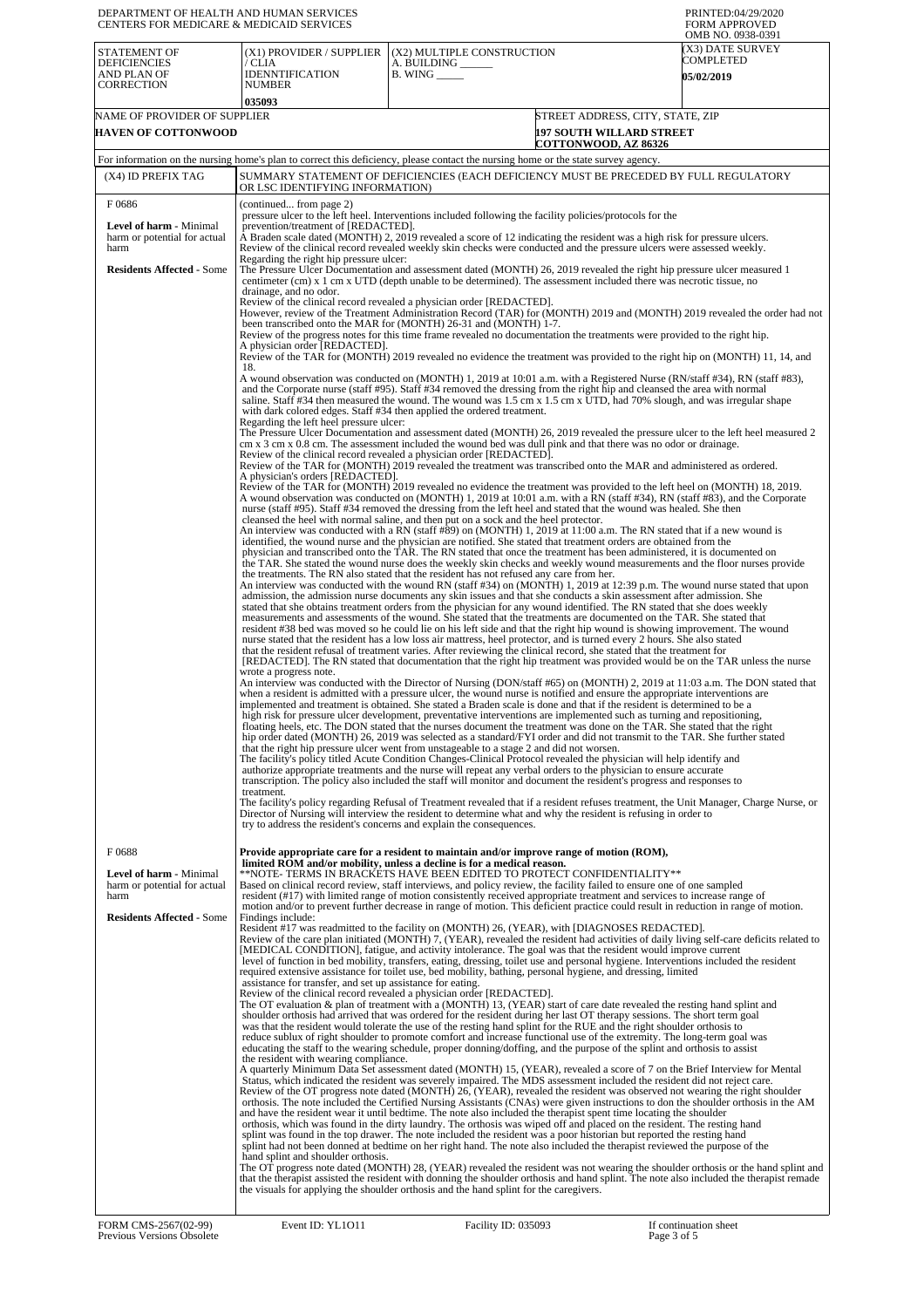| DEPARTMENT OF HEALTH AND HUMAN SERVICES<br>CENTERS FOR MEDICARE & MEDICAID SERVICES                                 |                                                                                                                                                                                                                                                                                                                                                                                                                                                                                                                                                                                                                                                                                                                                                                                                                                                                                                                                                                                                                                                                                                                                                                                                                                                                                                                                                                                                                                                                                                                                                                                                                                                                                                                                                                                                                                                                                                                                                                                                                                                                                                                                                                                                                                                                                                                                                                                                                                                                                                                                                                                                                                                                                                                                                                                                                                                                                                                                                                                                                                                                                                                                                                                                                                                                                                                                                                                                                                                                                                            |                                                                                                                                                                                                                                                                                                                                                                                                                                                                                                                                                                                                                                                                                                                                                                                                                                                                                                                                                                                                                                                                                                                                                                                                                                                                                                                                                                                                                                                                                                                                                                                                                                                                                                                                                                                                                                                                                                                                                                                                                                                                                                                                                                                                                                                                                                                                                                                                                                                                                                                                                                                                                                                                                                                                                                                                                                                                                                                                                                                                                                                                                                                                                                                                                                                                                                                                                                                                                                                                                                                                                                                                                                                                                                                                                                                                                                                                                                                                                                                                                                                                                                                                                                                                                                                                                                  | PRINTED:04/29/2020<br><b>FORM APPROVED</b><br>OMB NO. 0938-0391                                                                                                                                                                                                                                                                                                                                                                                                                                                                                                                                                                                                                                |
|---------------------------------------------------------------------------------------------------------------------|------------------------------------------------------------------------------------------------------------------------------------------------------------------------------------------------------------------------------------------------------------------------------------------------------------------------------------------------------------------------------------------------------------------------------------------------------------------------------------------------------------------------------------------------------------------------------------------------------------------------------------------------------------------------------------------------------------------------------------------------------------------------------------------------------------------------------------------------------------------------------------------------------------------------------------------------------------------------------------------------------------------------------------------------------------------------------------------------------------------------------------------------------------------------------------------------------------------------------------------------------------------------------------------------------------------------------------------------------------------------------------------------------------------------------------------------------------------------------------------------------------------------------------------------------------------------------------------------------------------------------------------------------------------------------------------------------------------------------------------------------------------------------------------------------------------------------------------------------------------------------------------------------------------------------------------------------------------------------------------------------------------------------------------------------------------------------------------------------------------------------------------------------------------------------------------------------------------------------------------------------------------------------------------------------------------------------------------------------------------------------------------------------------------------------------------------------------------------------------------------------------------------------------------------------------------------------------------------------------------------------------------------------------------------------------------------------------------------------------------------------------------------------------------------------------------------------------------------------------------------------------------------------------------------------------------------------------------------------------------------------------------------------------------------------------------------------------------------------------------------------------------------------------------------------------------------------------------------------------------------------------------------------------------------------------------------------------------------------------------------------------------------------------------------------------------------------------------------------------------------------------|--------------------------------------------------------------------------------------------------------------------------------------------------------------------------------------------------------------------------------------------------------------------------------------------------------------------------------------------------------------------------------------------------------------------------------------------------------------------------------------------------------------------------------------------------------------------------------------------------------------------------------------------------------------------------------------------------------------------------------------------------------------------------------------------------------------------------------------------------------------------------------------------------------------------------------------------------------------------------------------------------------------------------------------------------------------------------------------------------------------------------------------------------------------------------------------------------------------------------------------------------------------------------------------------------------------------------------------------------------------------------------------------------------------------------------------------------------------------------------------------------------------------------------------------------------------------------------------------------------------------------------------------------------------------------------------------------------------------------------------------------------------------------------------------------------------------------------------------------------------------------------------------------------------------------------------------------------------------------------------------------------------------------------------------------------------------------------------------------------------------------------------------------------------------------------------------------------------------------------------------------------------------------------------------------------------------------------------------------------------------------------------------------------------------------------------------------------------------------------------------------------------------------------------------------------------------------------------------------------------------------------------------------------------------------------------------------------------------------------------------------------------------------------------------------------------------------------------------------------------------------------------------------------------------------------------------------------------------------------------------------------------------------------------------------------------------------------------------------------------------------------------------------------------------------------------------------------------------------------------------------------------------------------------------------------------------------------------------------------------------------------------------------------------------------------------------------------------------------------------------------------------------------------------------------------------------------------------------------------------------------------------------------------------------------------------------------------------------------------------------------------------------------------------------------------------------------------------------------------------------------------------------------------------------------------------------------------------------------------------------------------------------------------------------------------------------------------------------------------------------------------------------------------------------------------------------------------------------------------------------------------------------------------------------------|------------------------------------------------------------------------------------------------------------------------------------------------------------------------------------------------------------------------------------------------------------------------------------------------------------------------------------------------------------------------------------------------------------------------------------------------------------------------------------------------------------------------------------------------------------------------------------------------------------------------------------------------------------------------------------------------|
| <b>STATEMENT OF</b><br><b>DEFICIENCIES</b><br>AND PLAN OF<br><b>CORRECTION</b>                                      | (X1) PROVIDER / SUPPLIER<br>/ CLIA<br><b>IDENNTIFICATION</b><br><b>NUMBER</b><br>035093                                                                                                                                                                                                                                                                                                                                                                                                                                                                                                                                                                                                                                                                                                                                                                                                                                                                                                                                                                                                                                                                                                                                                                                                                                                                                                                                                                                                                                                                                                                                                                                                                                                                                                                                                                                                                                                                                                                                                                                                                                                                                                                                                                                                                                                                                                                                                                                                                                                                                                                                                                                                                                                                                                                                                                                                                                                                                                                                                                                                                                                                                                                                                                                                                                                                                                                                                                                                                    | (X2) MULTIPLE CONSTRUCTION<br>A. BUILDING ______<br>$B.$ WING $\_\_\_\_\_\_\$                                                                                                                                                                                                                                                                                                                                                                                                                                                                                                                                                                                                                                                                                                                                                                                                                                                                                                                                                                                                                                                                                                                                                                                                                                                                                                                                                                                                                                                                                                                                                                                                                                                                                                                                                                                                                                                                                                                                                                                                                                                                                                                                                                                                                                                                                                                                                                                                                                                                                                                                                                                                                                                                                                                                                                                                                                                                                                                                                                                                                                                                                                                                                                                                                                                                                                                                                                                                                                                                                                                                                                                                                                                                                                                                                                                                                                                                                                                                                                                                                                                                                                                                                                                                                    | (X3) DATE SURVEY<br>COMPLETED<br><b>05/02/2019</b>                                                                                                                                                                                                                                                                                                                                                                                                                                                                                                                                                                                                                                             |
| NAME OF PROVIDER OF SUPPLIER<br><b>HAVEN OF COTTONWOOD</b>                                                          |                                                                                                                                                                                                                                                                                                                                                                                                                                                                                                                                                                                                                                                                                                                                                                                                                                                                                                                                                                                                                                                                                                                                                                                                                                                                                                                                                                                                                                                                                                                                                                                                                                                                                                                                                                                                                                                                                                                                                                                                                                                                                                                                                                                                                                                                                                                                                                                                                                                                                                                                                                                                                                                                                                                                                                                                                                                                                                                                                                                                                                                                                                                                                                                                                                                                                                                                                                                                                                                                                                            |                                                                                                                                                                                                                                                                                                                                                                                                                                                                                                                                                                                                                                                                                                                                                                                                                                                                                                                                                                                                                                                                                                                                                                                                                                                                                                                                                                                                                                                                                                                                                                                                                                                                                                                                                                                                                                                                                                                                                                                                                                                                                                                                                                                                                                                                                                                                                                                                                                                                                                                                                                                                                                                                                                                                                                                                                                                                                                                                                                                                                                                                                                                                                                                                                                                                                                                                                                                                                                                                                                                                                                                                                                                                                                                                                                                                                                                                                                                                                                                                                                                                                                                                                                                                                                                                                                  | STREET ADDRESS, CITY, STATE, ZIP<br><b>197 SOUTH WILLARD STREET</b><br>COTTONWOOD, AZ 86326                                                                                                                                                                                                                                                                                                                                                                                                                                                                                                                                                                                                    |
|                                                                                                                     |                                                                                                                                                                                                                                                                                                                                                                                                                                                                                                                                                                                                                                                                                                                                                                                                                                                                                                                                                                                                                                                                                                                                                                                                                                                                                                                                                                                                                                                                                                                                                                                                                                                                                                                                                                                                                                                                                                                                                                                                                                                                                                                                                                                                                                                                                                                                                                                                                                                                                                                                                                                                                                                                                                                                                                                                                                                                                                                                                                                                                                                                                                                                                                                                                                                                                                                                                                                                                                                                                                            | For information on the nursing home's plan to correct this deficiency, please contact the nursing home or the state survey agency.                                                                                                                                                                                                                                                                                                                                                                                                                                                                                                                                                                                                                                                                                                                                                                                                                                                                                                                                                                                                                                                                                                                                                                                                                                                                                                                                                                                                                                                                                                                                                                                                                                                                                                                                                                                                                                                                                                                                                                                                                                                                                                                                                                                                                                                                                                                                                                                                                                                                                                                                                                                                                                                                                                                                                                                                                                                                                                                                                                                                                                                                                                                                                                                                                                                                                                                                                                                                                                                                                                                                                                                                                                                                                                                                                                                                                                                                                                                                                                                                                                                                                                                                                               |                                                                                                                                                                                                                                                                                                                                                                                                                                                                                                                                                                                                                                                                                                |
| (X4) ID PREFIX TAG                                                                                                  | SUMMARY STATEMENT OF DEFICIENCIES (EACH DEFICIENCY MUST BE PRECEDED BY FULL REGULATORY<br>OR LSC IDENTIFYING INFORMATION)                                                                                                                                                                                                                                                                                                                                                                                                                                                                                                                                                                                                                                                                                                                                                                                                                                                                                                                                                                                                                                                                                                                                                                                                                                                                                                                                                                                                                                                                                                                                                                                                                                                                                                                                                                                                                                                                                                                                                                                                                                                                                                                                                                                                                                                                                                                                                                                                                                                                                                                                                                                                                                                                                                                                                                                                                                                                                                                                                                                                                                                                                                                                                                                                                                                                                                                                                                                  |                                                                                                                                                                                                                                                                                                                                                                                                                                                                                                                                                                                                                                                                                                                                                                                                                                                                                                                                                                                                                                                                                                                                                                                                                                                                                                                                                                                                                                                                                                                                                                                                                                                                                                                                                                                                                                                                                                                                                                                                                                                                                                                                                                                                                                                                                                                                                                                                                                                                                                                                                                                                                                                                                                                                                                                                                                                                                                                                                                                                                                                                                                                                                                                                                                                                                                                                                                                                                                                                                                                                                                                                                                                                                                                                                                                                                                                                                                                                                                                                                                                                                                                                                                                                                                                                                                  |                                                                                                                                                                                                                                                                                                                                                                                                                                                                                                                                                                                                                                                                                                |
| F0688<br><b>Level of harm - Minimal</b><br>harm or potential for actual<br>harm<br><b>Residents Affected - Some</b> | (continued from page 3)<br>Review of the OT progress note dated (MONTH) 10, (YEAR), revealed the resident was not wearing the shoulder orthosis or the<br>hand splint. The brace was found in the side dresser and the splint was bent and needed to be straightened. The visual<br>posters with the instructions on how to apply the equipment had been removed. The note included the therapist applied the<br>shoulder orthosis and the hand splint and made new visual aids. The note also included the resident tolerated the orthosis<br>and the splint throughout the therapy session.<br>Review of the OT Discharge Summary dated (MONTH) 19, (YEAR), revealed the staff had been inconsistent with applying the hand<br>splint and the shoulder orthosis. The note included the resident was generally found without the shoulder orthosis in<br>place. The note also included visual posters for correct donning/doffing of the hand splint and the shoulder orthosis were<br>placed at the nursing station for the entire staff.<br>Review of the nursing progress notes for (MONTH) and (MONTH) (YEAR), revealed no documentation that the resident had refused<br>the shoulder orthosis and hand splint or that the physician was notified of any refusals.<br>On (MONTH) 2, 2019 at 1:47 p.m., an interview was conducted with an OT (staff #40). The OT stated the resident was supposed<br>to wear a shoulder orthosis on the right arm and that the resident tolerated wearing the shoulder orthosis when she was<br>receiving therapy.<br>An interview was conducted on (MONTH) 2, 2019 at 2:08 p.m. with a Licensed Practical Nurse (LPN/staff #22). The LPN stated<br>that if the resident was supposed to wear a shoulder orthosis and a hand splint, he would be the person responsible for<br>ensuring they were applied. The LPN also stated that he had never seen the resident wearing the shoulder orthosis and the<br>hand splint since he started working in (MONTH) (YEAR).<br>During an interview conducted with the Director of Nursing (DON/staff #65) on (MONTH) 2, 2019 at 2:10 p.m., the DON stated<br>that the resident refused to wear the shoulder orthosis and hand splint. The DON also stated that she would look for<br>documentation that the resident refused to wear the shoulder orthosis and the hand splint.<br>Another interview was conducted with OT (staff #40) on (MONTH) 2, 2019 at 3:00 p.m. The OT stated that the shoulder orthosis is to<br>keep the right arm in the correct position and the hand splint was to keep the fingers from curling up.<br>On (MONTH) 2, 2019 at 3:53 p.m., an interview was conducted with two Registered Nurses (RN/staff #34 and staff #83). Staff<br>#34 stated that once therapy finishes their evaluation, they instruct nursing how to apply the equipment and the therapy<br>schedule. Staff #34 stated the nurses observe and document the equipment was applied correctly by the CNAs. Staff #83<br>stated that the CNAs should document if the resident refuses to have the equipment applied and notify the nurse. Staff #83<br>also stated the nurse should document the refusal in the progress notes and notify the physician.<br>Review of the facility's policy titled Resident Mobility and Range of Motion revised (MONTH) (YEAR), revealed residents with<br>limited range of motion (ROM) will receive treatment and services to increase and/or prevent a further decrease in ROM. The policy |                                                                                                                                                                                                                                                                                                                                                                                                                                                                                                                                                                                                                                                                                                                                                                                                                                                                                                                                                                                                                                                                                                                                                                                                                                                                                                                                                                                                                                                                                                                                                                                                                                                                                                                                                                                                                                                                                                                                                                                                                                                                                                                                                                                                                                                                                                                                                                                                                                                                                                                                                                                                                                                                                                                                                                                                                                                                                                                                                                                                                                                                                                                                                                                                                                                                                                                                                                                                                                                                                                                                                                                                                                                                                                                                                                                                                                                                                                                                                                                                                                                                                                                                                                                                                                                                                                  |                                                                                                                                                                                                                                                                                                                                                                                                                                                                                                                                                                                                                                                                                                |
| F0689<br><b>Level of harm - Minimal</b><br>harm or potential for actual<br>harm<br><b>Residents Affected - Few</b>  | practice and be consistent with state laws and practice acts.<br>supervision to prevent accidents.<br>falls with injury.<br>Findings include:<br>mat on the floor.<br>fall mat next to the right side of the bed.<br>it under the CNA tasks.<br>mat is not on the floor.<br>interventions are being properly followed.                                                                                                                                                                                                                                                                                                                                                                                                                                                                                                                                                                                                                                                                                                                                                                                                                                                                                                                                                                                                                                                                                                                                                                                                                                                                                                                                                                                                                                                                                                                                                                                                                                                                                                                                                                                                                                                                                                                                                                                                                                                                                                                                                                                                                                                                                                                                                                                                                                                                                                                                                                                                                                                                                                                                                                                                                                                                                                                                                                                                                                                                                                                                                                                     | maintain or improve mobility unless reduction in mobility is unavoidable. The policy also included interventions may<br>include therapies, the provision of necessary equipment, and/or exercises and will be based on professional standards of<br>Ensure that a nursing home area is free from accident hazards and provides adequate<br>**NOTE- TERMS IN BRACKETS HAVE BEEN EDITED TO PROTECT CONFIDENTIALITY**<br>Based on observations, clinical record review, staff interviews, and policy review, the facility failed to ensure a fall<br>safety measure was implemented for one of five sampled residents (#120). This deficient practice could result in further<br>Resident #120 was admitted on (MONTH) 26, 2019 with [DIAGNOSES REDACTED].<br>Review of the fall risk evaluation dated (MONTH) 26, 2019, revealed the resident had no history of falls within the last 6<br>month. It also included a fall risk score of 10 which indicated the resident was a moderate risk for falls.<br>A health status note dated (MONTH) 28, 2019 revealed the resident was found lying on the floor with his pillow under his<br>The IDT (interdisciplinary) Fall Review note dated (MONTH) 28, 2019 revealed the resident had a fall on (MONTH) 28, 2019 at<br>6:30 a.m. with no injury. The note included the resident's family reported the resident frequently rolls out of bed. The<br>note also included a fall mat would be placed by the right side of the bed.<br>Review of the fall care plan dated (MONTH) 28, 2019 revealed the resident was at risk for falls related to confusion and<br>deconditioning. Interventions included wearing appropriate footwear, keeping the call light within reach, and placing a<br>Further review of the clinical record revealed no documentation that the fall mat was implemented.<br>During observations conducted on (MONTH) 29, 2019 at 10:00 a.m., 10:52 a.m. and at 12:00 p.m., the resident was observed<br>sleeping in the bed which was against the wall. No fall mat was observed on the floor.<br>stated that a fall mat is an intervention implemented for a resident who is at risk for a fall. Staff #34 stated that<br>resident #120 has a fall mat on the floor when he is in bed. Staff #33 stated that resident #120 does not have a fall mat<br>in the room. Staff #34 then stated that there should be a fall mat in the resident's room.<br>During an interview conducted with a Certified Nursing Assistant (CNA/staff #13) on (MONTH) 2, 2019 at 11:43 a.m., the CNA<br>stated that they are informed of new fall interventions for a resident during report at the beginning of the shift and that the<br>interventions are included in the resident's care plan. The CNA stated that the CNAs check the fall mats and document<br>An interview was conducted with another CNA (staff #17) on (MONTH) 2, 2019 at 12:16 p.m. She stated the resident tends to<br>roll over on his side and is at risk for falls. The CNA stated that is the reason the bed is against the wall. She further<br>stated the night shift staff told her there was supposed to be a fall mat on the floor and that she does not know why the<br>the floor when the resident is in bed. At this time, the CNA pointed out the folded gray mat against the wall<br>by the sink in the resident's room. She was unable to say where the fall mat was prior to this day.<br>after a resident has a fall, the IDT (interdisciplinary team) meet to discuss the events that led to the fall and develop<br>fall interventions as appropriate. The DON stated that the expectation is that the staff implement the fall interventions.<br>for mats on the floor and that the electronic record system will alert the CNA if the task is not complete.<br>Regarding the fall mat is not being on the CNA tasks for resident #120, the DON stated that not all interventions are put<br>in the CNAs tasks. Regarding the mat not being in place before (MONTH) 2, the DON had no comment.<br>The facility's policy titled Fall Prevention Program revealed the DON coordinates implementation of the individualized care<br>plans. The policy also revealed the Restorative Nursing Aide (RNA) acts as a leader among the frontline staff ensuring | head. The resident stated he just rolled out of bed. The note also included interventions to place the bed against the wall and put a fall<br>An interview was conducted with two Registered Nurse (RN/staff #34 and staff #33) on (MONTH) 1, 2019 at 10:04 a.m. Staff #34<br>Later that day at 2:07 p.m., staff #17 retracted her statement and stated that the resident does have a folded gray mat that is placed on<br>An interview was conducted with the Director of Nursing (DON/staff #65) on (MONTH) 2, 2019 at 2:26 p.m. The DON stated that<br>She stated the fall interventions are added to the care plan and the CNAs Kardex. She stated that the CNA tasks can include checking |
| F0697<br>Level of harm - Minimal<br>harm or potential for actual<br>harm<br><b>Residents Affected - Some</b>        | result in unrelieved pain.<br>Findings include:<br>discharged<br>$(MONTH)$ 3, $(YEAR)$ .                                                                                                                                                                                                                                                                                                                                                                                                                                                                                                                                                                                                                                                                                                                                                                                                                                                                                                                                                                                                                                                                                                                                                                                                                                                                                                                                                                                                                                                                                                                                                                                                                                                                                                                                                                                                                                                                                                                                                                                                                                                                                                                                                                                                                                                                                                                                                                                                                                                                                                                                                                                                                                                                                                                                                                                                                                                                                                                                                                                                                                                                                                                                                                                                                                                                                                                                                                                                                   | Provide safe, appropriate pain management for a resident who requires such services.<br>**NOTE- TERMS IN BRACKETS HAVE BEEN EDITED TO PROTECT CONFIDENTIALITY**<br>Based on closed clinical record review, staff interviews, and policy review, the facility failed to ensure one resident<br>(#119) was administered pain medications consistent with professional standards of practice. The deficient practice could<br>Resident #119 was readmitted to the facility on (MONTH) 13, (YEAR) with [DIAGNOSES REDACTED]. The resident was                                                                                                                                                                                                                                                                                                                                                                                                                                                                                                                                                                                                                                                                                                                                                                                                                                                                                                                                                                                                                                                                                                                                                                                                                                                                                                                                                                                                                                                                                                                                                                                                                                                                                                                                                                                                                                                                                                                                                                                                                                                                                                                                                                                                                                                                                                                                                                                                                                                                                                                                                                                                                                                                                                                                                                                                                                                                                                                                                                                                                                                                                                                                                                                                                                                                                                                                                                                                                                                                                                                                                                                                                                                                                                                                                        |                                                                                                                                                                                                                                                                                                                                                                                                                                                                                                                                                                                                                                                                                                |
| FORM CMS-2567(02-99)                                                                                                | Event ID: YL1011                                                                                                                                                                                                                                                                                                                                                                                                                                                                                                                                                                                                                                                                                                                                                                                                                                                                                                                                                                                                                                                                                                                                                                                                                                                                                                                                                                                                                                                                                                                                                                                                                                                                                                                                                                                                                                                                                                                                                                                                                                                                                                                                                                                                                                                                                                                                                                                                                                                                                                                                                                                                                                                                                                                                                                                                                                                                                                                                                                                                                                                                                                                                                                                                                                                                                                                                                                                                                                                                                           | Facility ID: 035093                                                                                                                                                                                                                                                                                                                                                                                                                                                                                                                                                                                                                                                                                                                                                                                                                                                                                                                                                                                                                                                                                                                                                                                                                                                                                                                                                                                                                                                                                                                                                                                                                                                                                                                                                                                                                                                                                                                                                                                                                                                                                                                                                                                                                                                                                                                                                                                                                                                                                                                                                                                                                                                                                                                                                                                                                                                                                                                                                                                                                                                                                                                                                                                                                                                                                                                                                                                                                                                                                                                                                                                                                                                                                                                                                                                                                                                                                                                                                                                                                                                                                                                                                                                                                                                                              | If continuation sheet                                                                                                                                                                                                                                                                                                                                                                                                                                                                                                                                                                                                                                                                          |